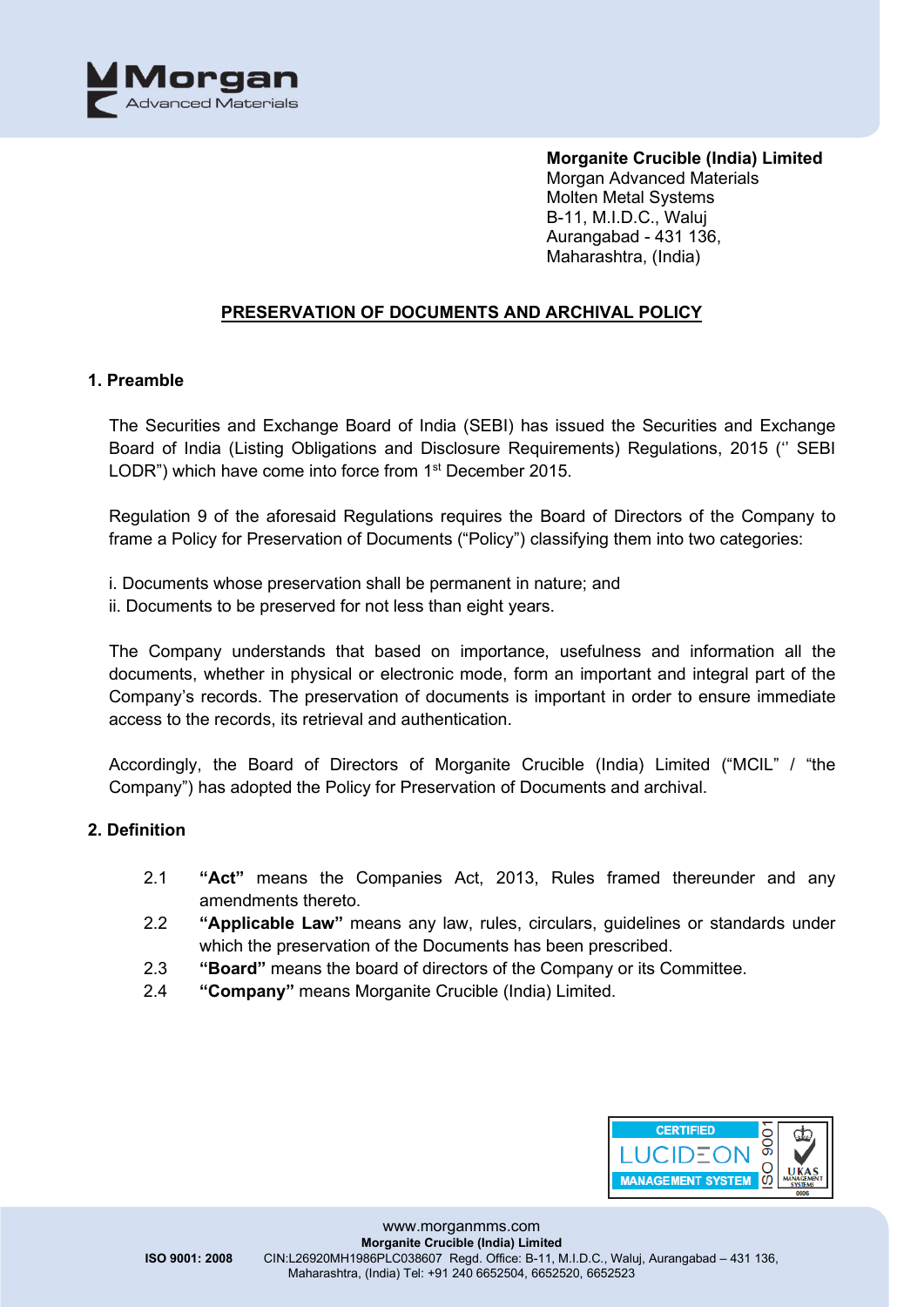

**Morganite Crucible (India) Limited**

Morgan Advanced Materials Molten Metal Systems B-11, M.I.D.C., Waluj Aurangabad - 431 136, Maharashtra, (India)

# [ 2 ]

- 2.5 **"Document(s)"** means papers, notes, agreements, notices, advertisement, requisitions, order, declaration, form, correspondence, minutes, indices, registers and any other record, document or return required under or in order to comply with the requirement of any applicable law whether maintained in physical or electronic form.
- 2.6 **"Electronic Records"** means as defined in Information Technology Act, 2000 or as amended from time.
- 2.7 **"Electronic Form"** means as defined in Information Technology Act, 2000 or as amended from time.
- 2.8 **"Listing Regulations"** means the Securities and Exchange Board of India, (Listing Obligations and Disclosure Requirements) Regulations, 2015.
- 2.9 **"Preservation"** means to keep in good order and to prevent from being altered, damaged or destroyed.
- 2.10 **"Policy"** means this Policy of Preservation of Documents of the Company;
- 2.11 **"Records"** in relation to this policy includes accounting records, books or papers and books and papers as defined in sub-section 12 of section 2, books of accounts as defined in sub-section 13 of section 2 of the Companies Act, 2013, statutory and other documents of material significance whether covered under this Policy or not.

## **3. Objective of the Policy**

This Policy mechanism provides the complete guideline framework for preservation, destruction and archival of documents for a specified period of time to achieve the following objectives:

- Adherence to corporate governance norms and risk management;
- Systematic record keeping and disposal/destruction of Company's non-valued records;
- Identification and preservation of important Company records having continuing administrative and historical value to permit their transfer to and preservation in the Company's Archives.

## **4. Coverage**

This Policy is intended to guide the Company and its officers on maintenance of any Documents, their preservation and disposal.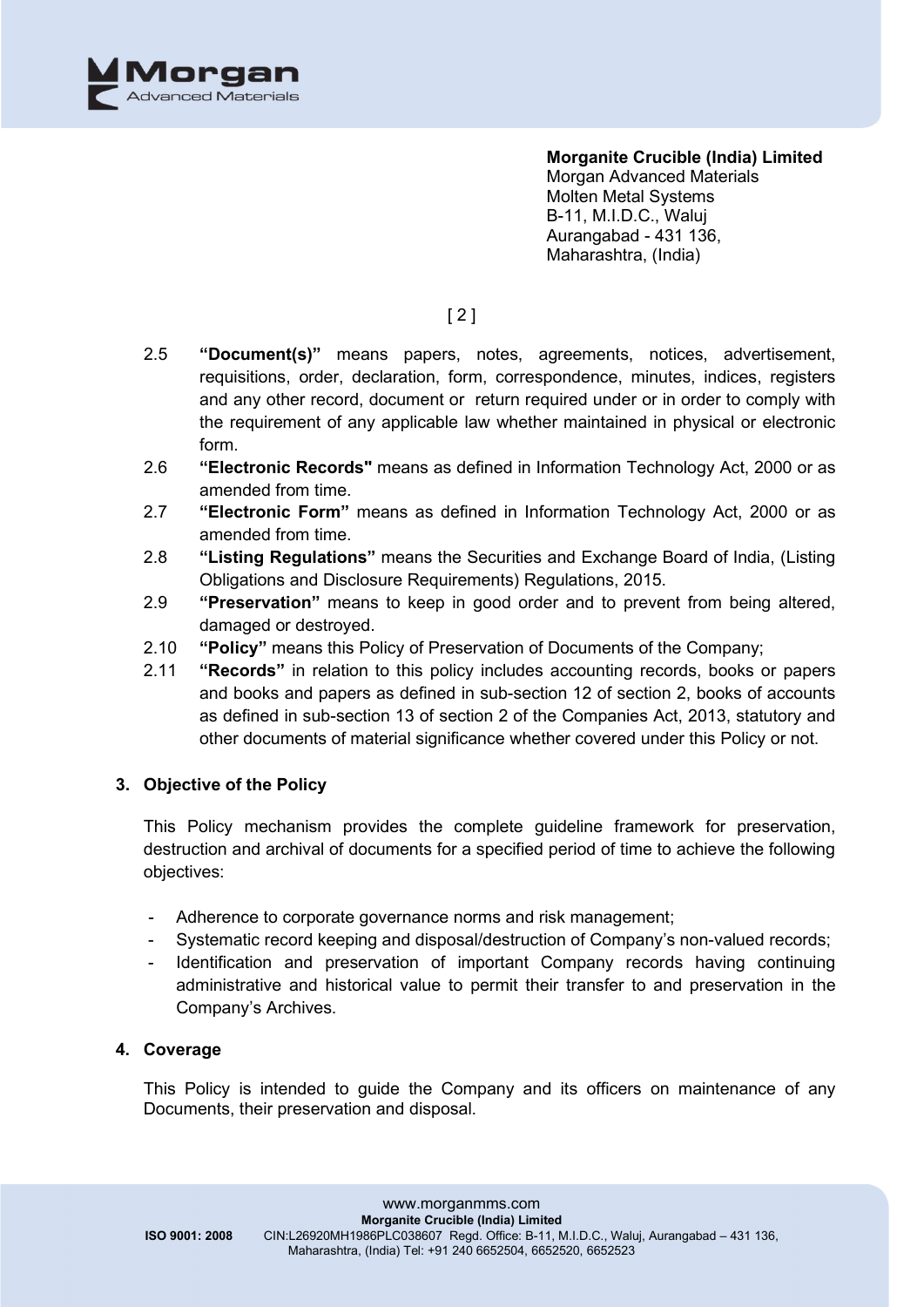

#### **Morganite Crucible (India) Limited**

Morgan Advanced Materials Molten Metal Systems B-11, M.I.D.C., Waluj Aurangabad - 431 136, Maharashtra, (India)

[ 3 ]

## **3. Policy**

## **3.1 Preservation of Documents**

- 3.1.1 The Company shall preserve all those documents which are required to be preserved permanently as mentioned in Schedule – A in accordance with the provisions of applicable Act, Rules, Regulations, Guidelines, Circulars, Notifications etc. as may be applicable on the Company from time-to-time.
- 3.1.2 The Company shall preserve all those documents which are required to be preserved for a period of 8 years as mentioned in Schedule – B in accordance with the provisions of applicable Act, Rules, Regulations, Guidelines, Circulars, Notifications etc. as may be applicable on the Company from time-to-time.
- 3.1.3 The documents does not fall under the above category shall be maintained preserved as per the guidelines and necessity of the transactions.

## **3.2 Archival Policy**

The Company shall disclose and maintain all events and information as required by the Companies Act, 2013 and the Listing Regulations and shall be made available on the website within two working days from the date of dissemination of information and/or documents by the Company, unless specified otherwise (refer Clause 46(3) of Listing Regulations) including any update or change in the content of the information. Such disclosures or information shall be hosted on the website of the Company for a period of 5 years and thereafter shall be maintained/ preserved in the server or in any other mode for a minimum period of 3 years and after expiry of this period of 3 years the backup may be permanently removed from the stored location.

## **4. Roles & Responsibilities**

The respective Functional/ Departmental heads of the Company shall be responsible for maintenance and preservation of documents in respect of their area operations falling under the charge of each of them, in terms of this Policy.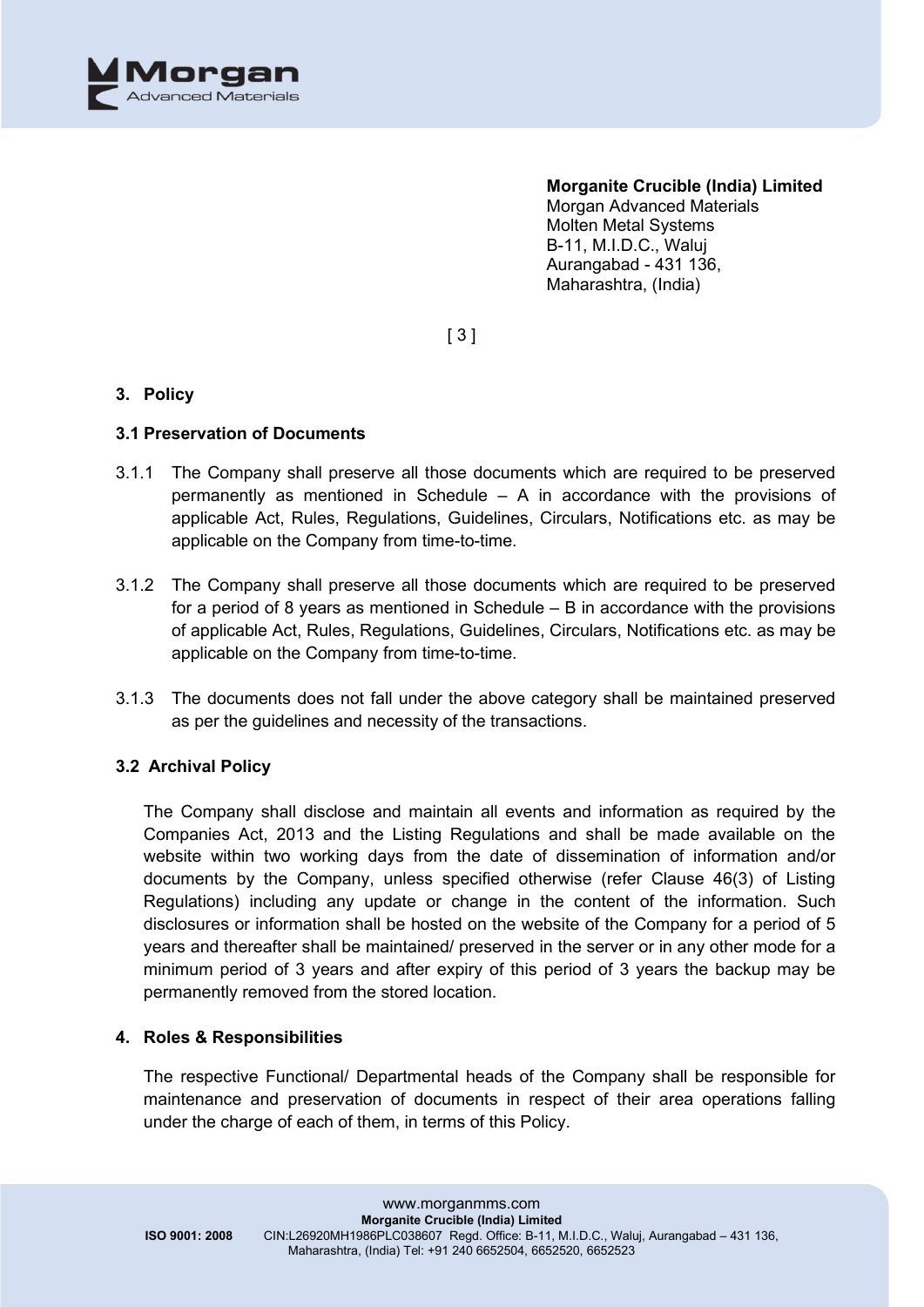

 $[4]$ 

## **5. Custody of the Documents**

- 5.1 All original licenses, permission, agreements, bank guarantees provided or received, or any other important and original document which is required to be preserved on permanent nature shall be in custody with Company Secretary.
- 5.2 All functional forms, records, reports, memo, document, return etc. as applicable under the statue shall be in custody with respective functional head.

## **6. Destruction of Documents**

- 6.1 The Company Secretary and other functional head are responsible for the ongoing process of identifying its records, which have met the required retention period and overseeing their destruction.
- 6.2 The temporary Documents, excluding the Current Document(s) shall be destroyed after the relevant or prescribed period in whose custody the Documents are stored after the prior approval of the functional head in case they are routine documents or with approval of Board of Directors in case of documents have exceeded their preservation period.
- 6.3 A register of the Documents disposed/destroyed shall also be maintained. It shall state the brief particulars of the Documents destroyed, date of disposal/destruction and the mode of destruction.

## **7. Mode of Maintenance**

The Company shall maintain the given records either in physical form or electronic mode as may applicable and allowable under respective provisions of law, rules, and regulations.

All records shall be maintained as per prescribed formats, if any, as amended from periodically as per applicable regulations.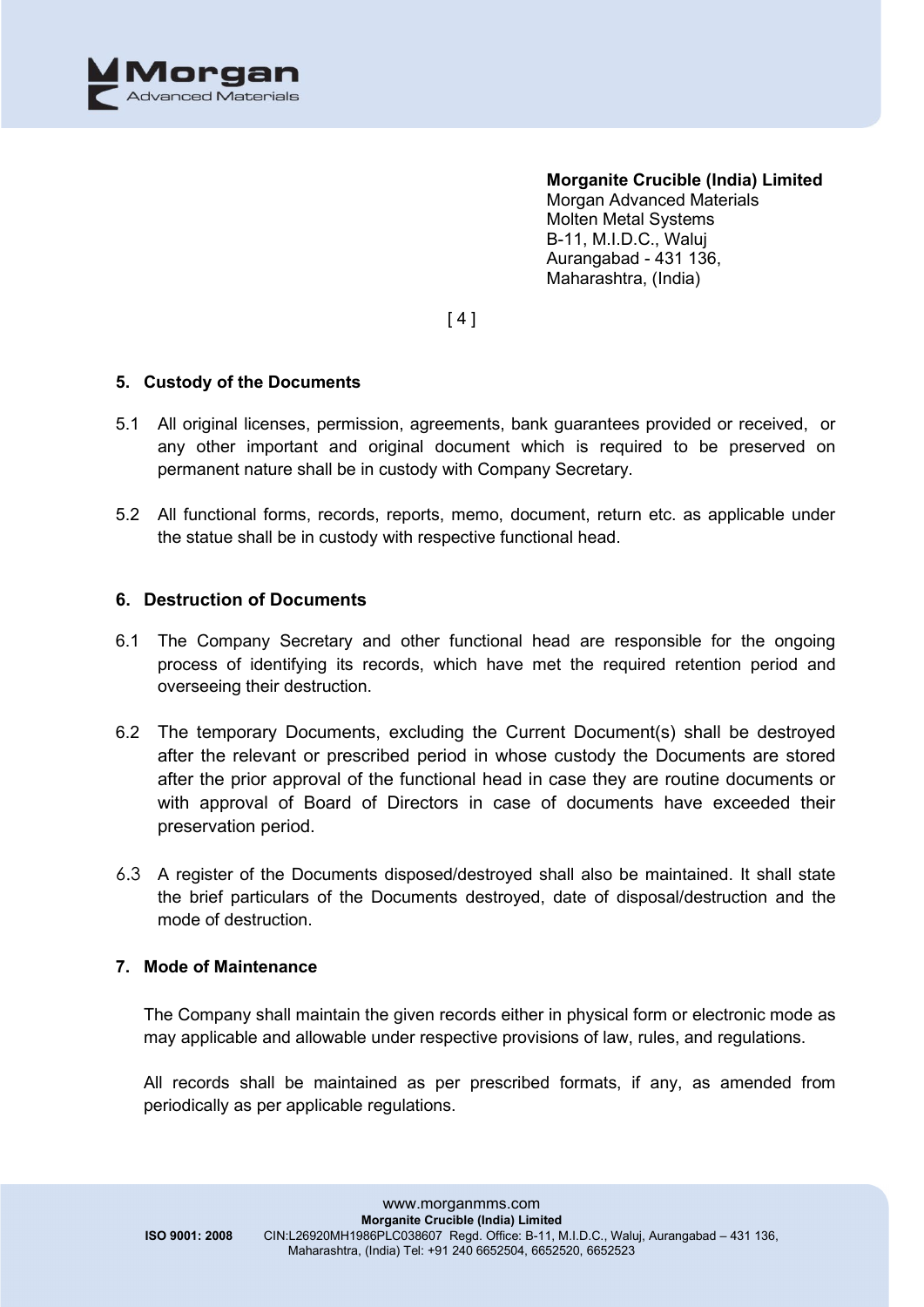

[ 5 ]

## **8. Amendments to the Policy**

The Board of Directors periodically review the policy as may deem fit and if require can amend this Policy, in consistence with applicable provisions of Act, Rules, Regulations, Notifications etc. In case of any amendment(s), clarification(s), circular(s) etc. issued by the relevant authorities are not consistent with the provisions laid down under this Policy, then such amendment(s), clarification(s), circular(s) etc. shall prevail upon the provisions hereunder and this Policy shall stand amended accordingly from the effective date as laid down under such amendment(s), clarification(s), circular(s) etc.

## **9. Dissemination of the Policy**

The approved Policy shall be uploaded on the Company's website, [www.morganmms.com.](http://www.morganmms.com/)

#### **10. General**

Notwithstanding anything contained in this policy, the Company shall ensure compliance with any additional requirements as may be prescribed under any laws/regulations either existing or arising out of any amendment to such laws/regulations or otherwise and applicable to the Company from time to time.

**\*\*\***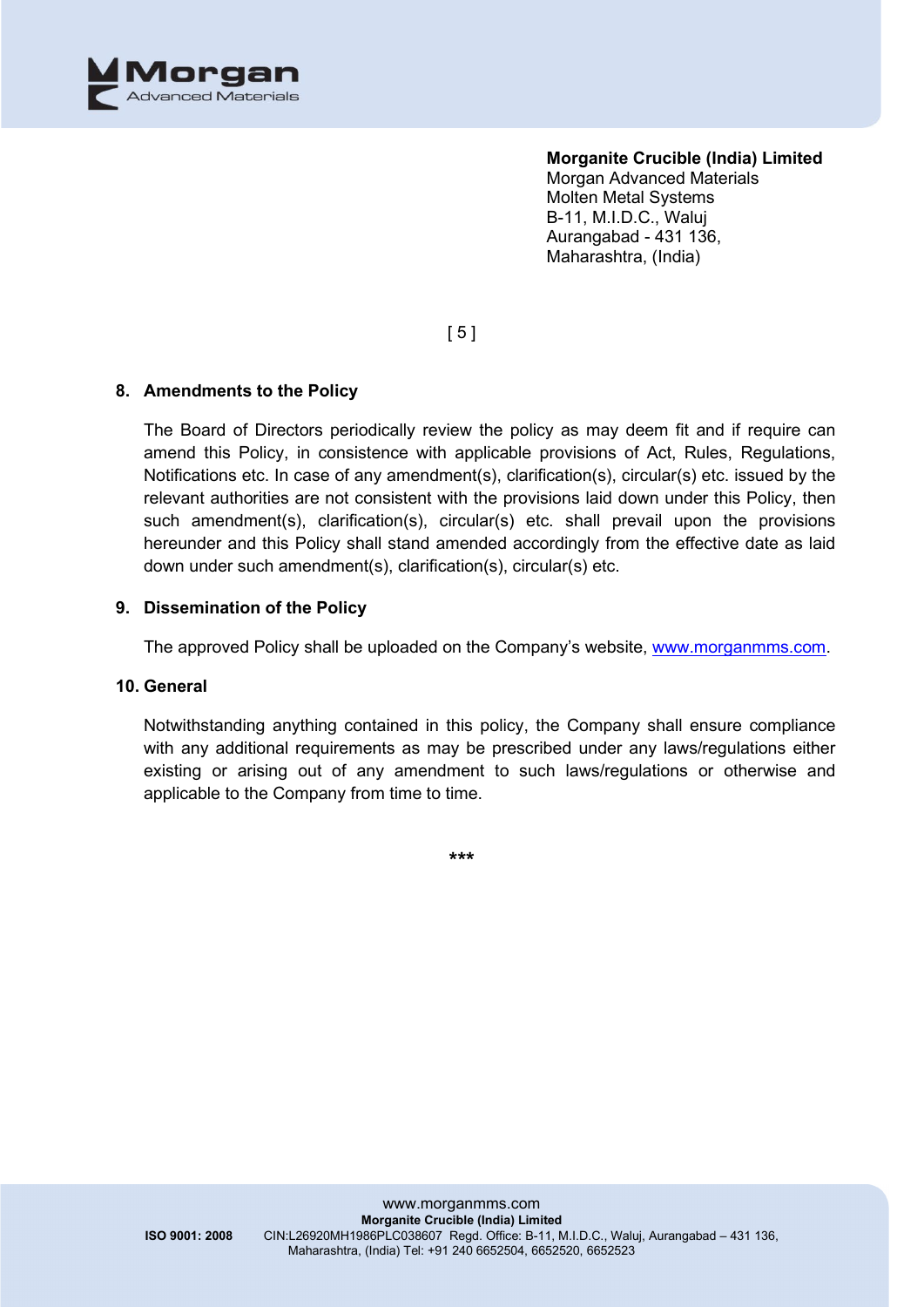

[ 6 ]

## **Schedule – A**

## *Documents to be maintained permanently*

- The Memorandum and Articles of Association and certification of incorporation
- Documents relating to incorporation of the Company Register of members
- Books and Documents relating to the issue of share certificates
- Listing Agreement executed with stock exchange(s)
- Register of Charges
- Register under section 186 of the Act, 2013 for Loans/investment/ guarantees or securities provided
- Register under section 187 for investment held in any other person name
- Register under section 189 for contracts / arrangements in which directors are interested as per section 184 / 188 of the act
- Minutes book of Board / Committee / general meeting, resolutions passed by postal ballot, resolutions passed by circulations.
- Licenses, approvals, permissions, certificates, IPR's certificates or any other document which the Managing Director thinks expedient to preserve.
- Register for destruction or disposal of Documents or Register.
- Register of Directors and KMP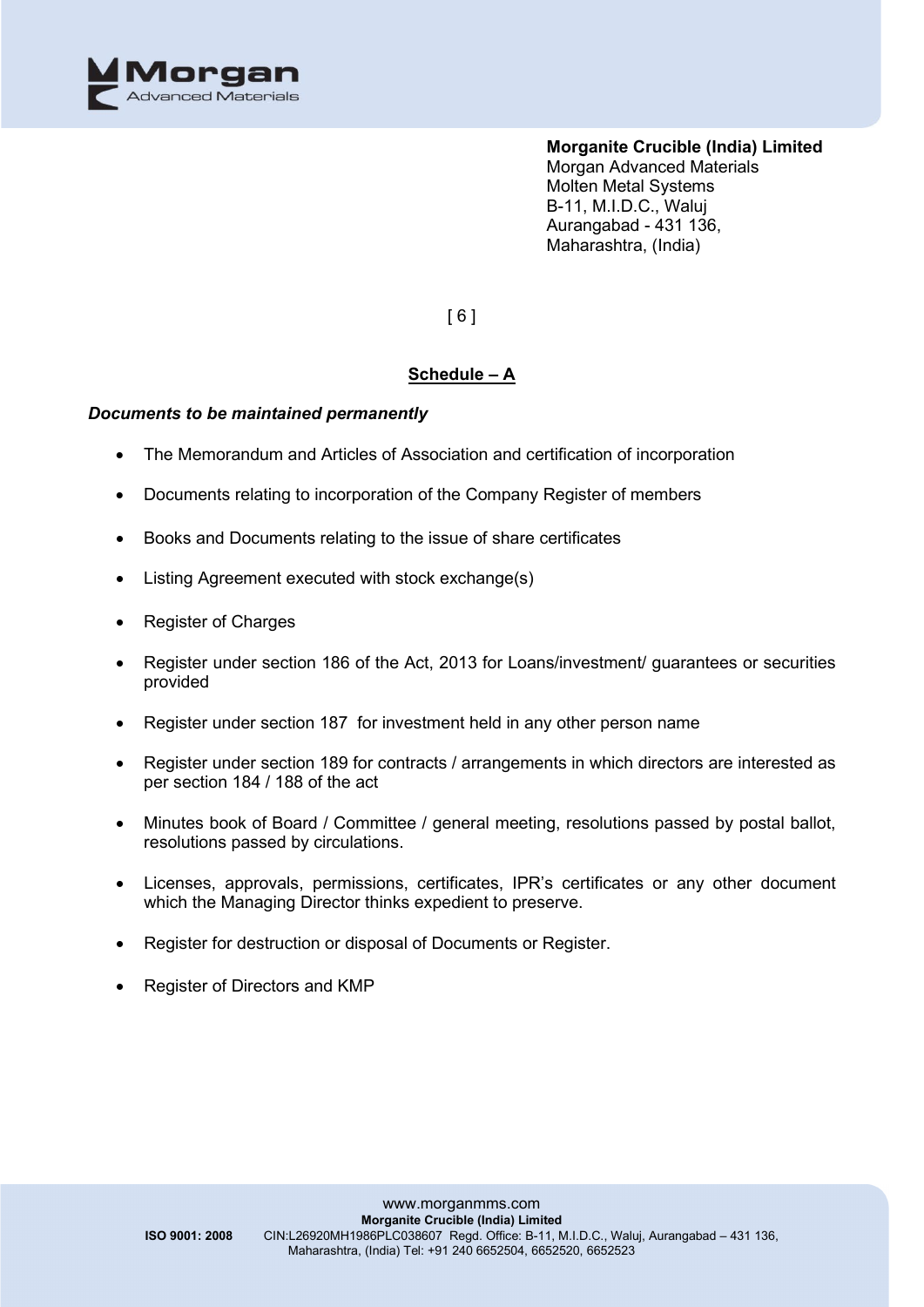

[ 7 ]

## **Schedule – B**

## *Documents to be maintained for at least eight financial years*

- Register of debenture holders or any other security holders (8 years from the date of redemption of debentures or securities)
- Copies of Annual Returns and copies of all certificates and Documents required to be annexed thereto as per provisions of Companies Act, 2013 (8 years from date of filing with the Registrar)
- Register of renewed and duplicate share Certificate (not less than 30 years)
- All notices pertaining to disclosure of interest of directors
- All share certificates surrendered to a company (3 years from date of surrender)
- Register of deposits (not less than 8 years from the date of last entry)
- Instrument creating a charge or modification (8 years from date of satisfaction of such charge)
- Attendance Register for Board/ Committee meetings/ General Meetings (8 financial years )
- Office copies of General Meeting Notices, scrutiniser's report, and related papers (as long as they remain current or for 8 financial years).
- Office copies of Board Meeting Notices, Agenda, notes on agenda and other related papers (8 financial years).
- Disclosures prescribed under SEBI (LODR) Regulations, SEBI (PIT) Regulations, SEBI (SAST) Regulations (8 financial years)
- Employment and personal records in case of employees of the Company